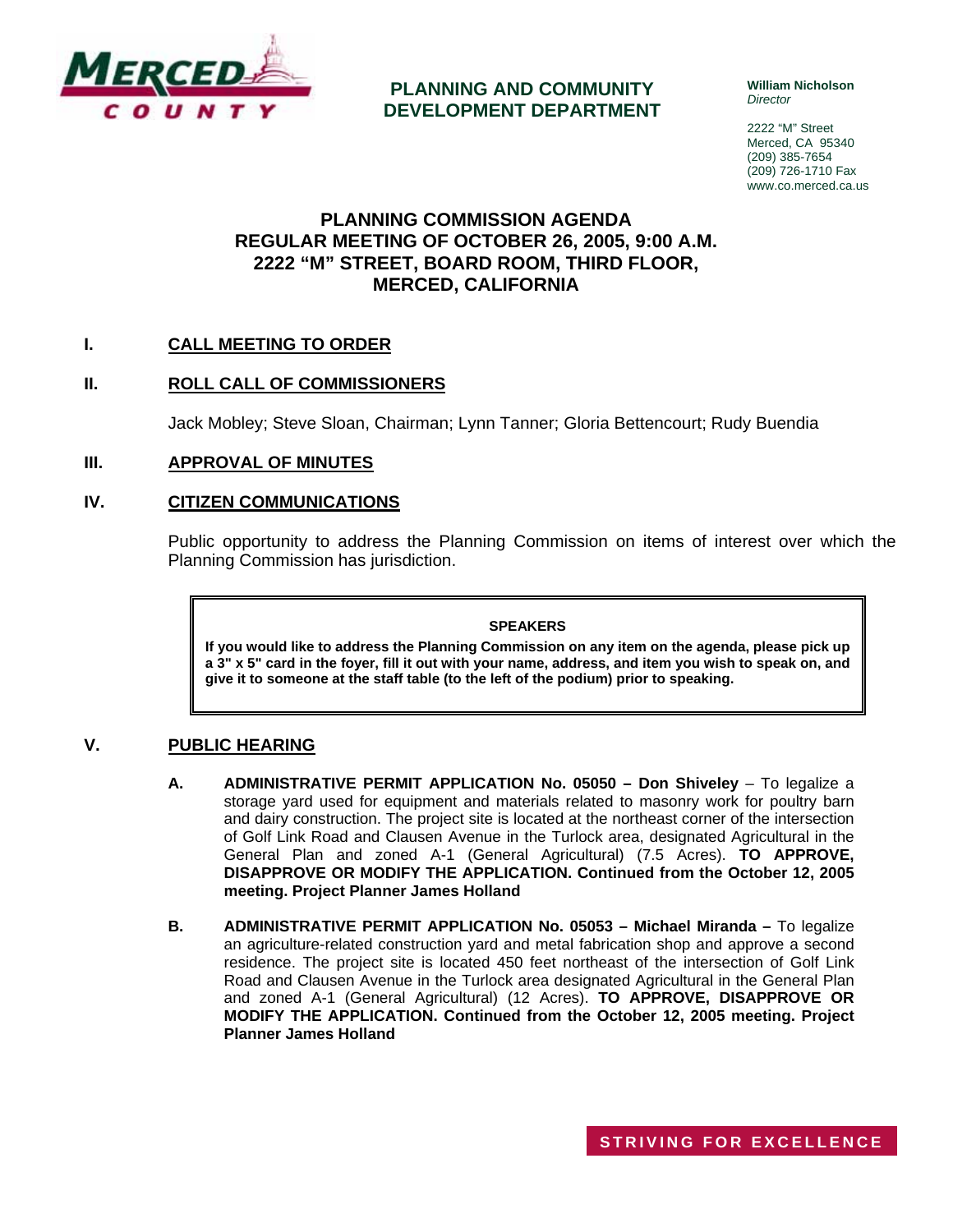- **C. MINOR SUBDIVISION APPLICATION No. 05052 Jayne Sorensen** To divide 80 acres into four parcels of 20 acres each. The project is located at the southeast corner of Tahoe Street and Thornton Road in the Merced area. The project site is designated Agricultural in the General Plan and zoned A-1 (General Agricultural). **TO APPROVE, DISAPPROVE OR MODIFY THE APPLICATION. Continued from the October 12, 2005 meeting. Project Planner Dave Gilbert**
- **D. CONDITIONAL USE PERMIT APPLICATION No. 05018 Fred Oliveira To permit a** second residence for a family member and three residences for agricultural employees. The project is located at the southwest corner of Eucalyptus Avenue and Swift Avenue in the Dos Palos area. The project site is designated Agricultural in the General Plan and zoned A-1 (General Agricultural) (750 acres). **TO APPROVE, DISAPPROVE OR MODIFY THE APPLICATION. Continued from the October 12, 2005 meeting. Project Planner Dave Gilbert**
- **E. GENERAL PLAN AMENDMENT No. 05007, ZONE CHANGE No. 05008 and MINOR SUBDIVISION No. 05053 - Hostetler Investments LLC -** To change the General Plan land use designation from Franklin-Beachwood RRC Institutional to Franklin-Beachwood RRC Agricultural-Residential; to change the zoning from A-1 (General Agricultural) to A-R (Agricultural-Residential); and to divide 2.24 acres into two parcels of Parcel  $1 = 1.03$  and Parcel 2 = 1.21. The project site is located on the west side of Franklin Road, 200 feet north of Dan Ward Road. **TO RECOMMEND THE BOARD OF SUPERVISORS APPROVE, DISAPPROVE OR MODIFY THE APPLICATION. Project Planner Dave Gilbert**
- **F. MINOR SUBDIVISION APPLICATION No. 05055 Dario Giampaoli** To divide 351 acres into nine parcels: Parcel  $1 = 40.0$  acres, Parcel  $2 = 40.0$  acres, Parcel  $3 = 40$  acres, Parcel 4  $= 23.03$  acres, Parcel  $5 = 43.0$  acres, Parcel  $6 = 43.34$  acres, Parcel  $7 = 41.62$  acres, Parcel  $8 = 44.49$  acres, and Parcel  $9 = 41.6$  acres located at the southwest corner of Buchanan-Hollow Road and Minturn Road in the Le Grand area. The property is designated Agricultural land use in the General Plan and zoned A-1 (General Agricultural). **TO APPROVE, DISAPPROVE OR MODIFY THE APPLICATION. Project Planner Dave Gilbert**
- **VI. CORRESPONDENCE**
- **VII. GENERAL BUSINESS**
- **VIII. DIRECTOR'S REPORT**
- **IX. ADJOURNMENT**

#### **APPEALS**

Any person may appeal any action of the Planning Director or Planning Commission within five (5) calendar days after the day the action is made. [Within ten (10) calendar days of action on subdivisions]. The deadline for appeals of Planning Commission actions, excluding subdivisions, is 5:00 p.m. on the Monday following the Planning Commission meeting. Please note that appeals may not be submitted on days that the County is officially closed.

Appeals of Planning Director's actions may be filed with the Planning Department and appeals of Planning Commission actions may be filed with the Clerk of the Board of Supervisors. Appeals must state appellant's name, action appealed and reasons for appeal. A filing fee set by Resolution of the Board of Supervisors must be submitted with the written appeal.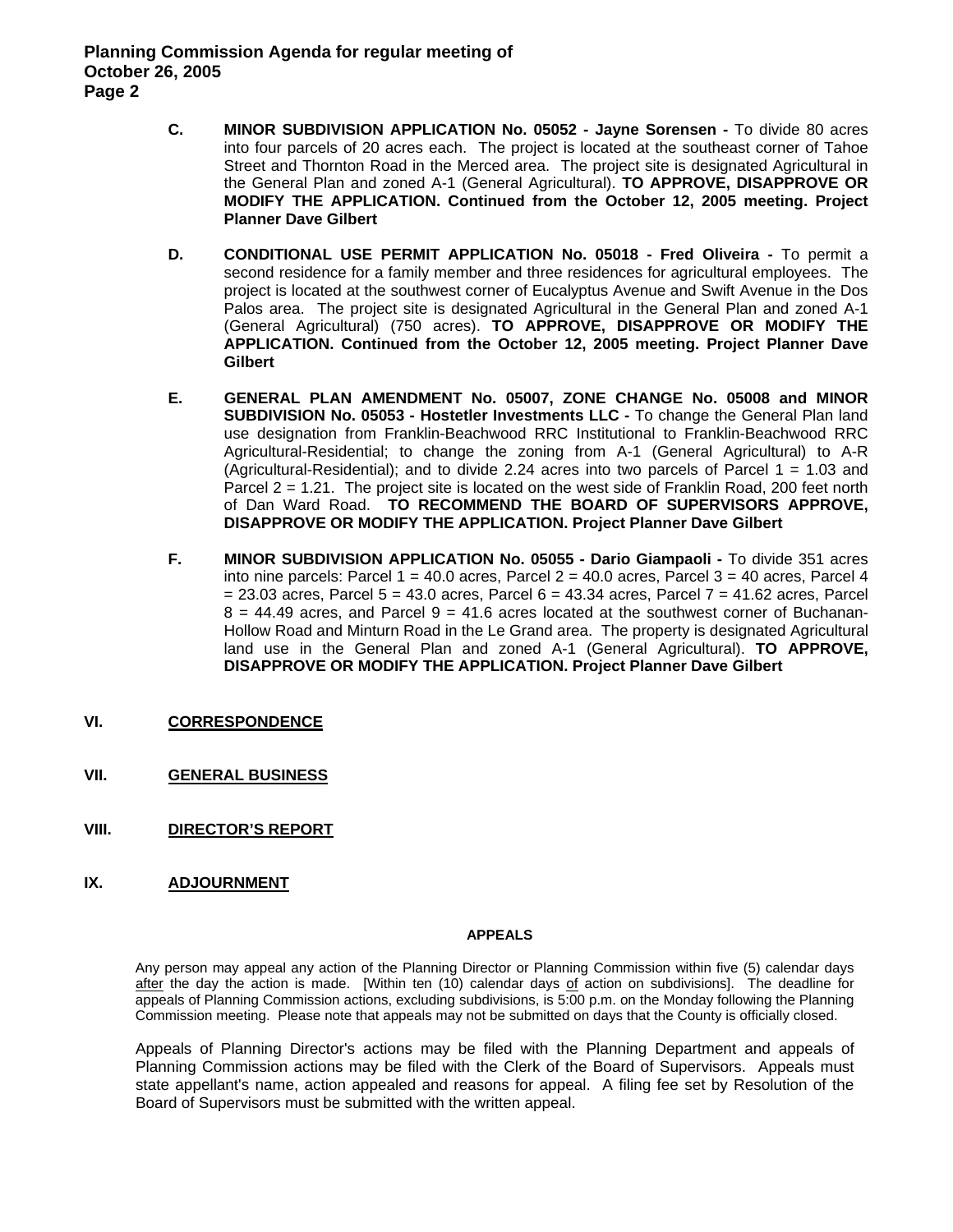# **MERCED COUNTY PLANNING COMMISSION MINUTES FOR MEETING OF OCTOBER 26, 2005**

A recording on tape and original minutes (for reference purposes only) of the Merced County Planning Commission meeting of October 26, 2005, are available in the Merced County Planning and Community Development Department, 2222 "M" Street, Second Floor, Merced, California.

## **I. CALL MEETING TO ORDER**

The regularly scheduled meeting of the Merced County Planning Commission was called to order at 9:10 a.m., on October 26, 2005, in the Board Chambers located at 2222 "M" Street, Third Floor, Merced, California.

## **II. ROLL CALL OF COMMISSIONERS**

| <b>Commissioners Present:</b> | <b>Commissioner Jack Mobley</b><br><b>Commissioner Gloria Bettencourt</b><br><b>Commissioner Rudy Buendia</b>                                                     |
|-------------------------------|-------------------------------------------------------------------------------------------------------------------------------------------------------------------|
| <b>Staff Present:</b>         | William Nicholson, Planning and Community Development<br>Director<br>Kim Lewallen, Recording Secretary<br>James Holland, Planner III<br>Dave Gilbert, Planner III |
| Legal Staff:                  | Ruben Castillo, County Counsel                                                                                                                                    |
| <b>Commissioners Absent:</b>  | <b>Commissioner Steve Sloan-Chairman</b><br><b>Commissioner Lynn Tanner</b>                                                                                       |

#### **III. APPROVAL OF MINUTES**

## **M/S BETTENCOURT - BUENDIA, AND CARRIED BY A VOTE OF 3 - 0, THE PLANNING COMMISSION APPROVED THE MINUTES OF OCTOBER 12, 2005.**

## **IV. CITIZEN COMMUNICATIONS**

None

## **V. PUBLIC HEARINGS**

**A. ADMINISTRATIVE PERMIT APPLICATION No. 05050 – Don Shiveley** – To legalize a storage yard used for equipment and materials related to masonry work for poultry barn and dairy construction. The project site is located at the northeast corner of the intersection of Golf Link Road and Clausen Avenue in the Turlock area, designated Agricultural in the General Plan and zoned A-1 (General Agricultural) (7.5 Acres). **TO APPROVE, DISAPPROVE OR MODIFY THE APPLICATION. Continued from the October 12, 2005 meeting. Project Planner James Holland** 

Planner James Holland presented the Staff Report and Recommendation dated October 26, 2005.

The public hearing opened at 9:21 a.m.

Mike Smith, CCPS, accepts the conditions in the staff report and asked for approval of this application.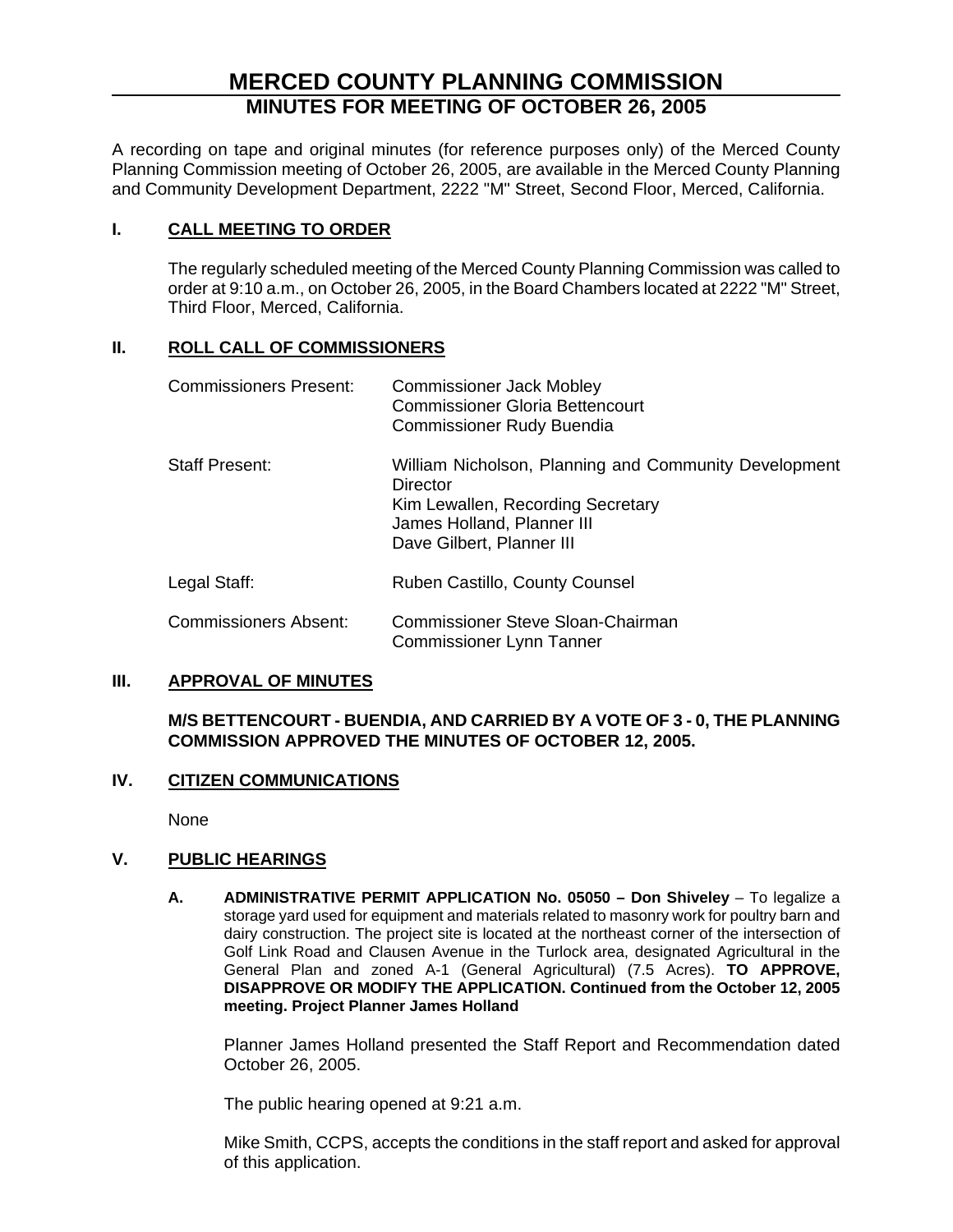The public hearing closed at 9:22 a.m.

**MOTION: M/S BETTENCOURT – BUENDIA, AND CARRIED BY A VOTE OF 3 - 0, THE PLANNING COMMISSION EXEMPTS ADMINISTRATIVE PERMIT APPLICATION No. 05050, FROM CEQA.** 

**MOTION: M/S BETTENCOURT – BUENDIA, AND CARRIED BY A VOTE OF 3 - 0, THE PLANNING COMMISSION CONCURS WITH THE STAFF REPORT AND RECOMMENDATION DATED OCTOBER 26, 2005, AND MAKES THE 9 FINDINGS SET FORTH IN THE STAFF REPORT AND, BASED ON THOSE 9 FINDINGS, APPROVES ADMINISTRATIVE PERMIT APPLICATION No. 05050 SUBJECT TO THE 9 CONDITIONS SET FORTH IN THE STAFF REPORT AS FOLLOWS:** 

### **Conditions:**

- 1. Administrative Permit No. 05050 is granted for this project, which shall be located, developed and operated in a manner as described on the approved plot plan and submitted application, consistent with the specific conditions provided in this approval. Minor modifications may be approved by the Planning Director.
- 2. The project shall comply with the Standard Conditions in Planning Commission Resolution No. 97-1 (attached).
- 3. The applicant shall comply with applicable regulations administered by the County. These regulations include, but are not limited to standards administered by the County Fire, Environmental Health and Public Works Departments.
- 4. The applicant shall submit a plan for the surfacing of all new parking and maneuvering areas for review and approval by the Public Works Road Division with their application for an Encroachment Permit required under Approval Condition 7.
- 5. The applicant shall size, paint and sign a minimum of one parking space as a handicapped parking space (consistent with subsection 18.40.03 of the Merced County Zoning Code).
- 6. The property owners shall dedicate to Merced County for road purposes, an additional 10-foot width of right-of-way along the entire property frontage with Golf Link Road and a 30-foot width of road right-of-way along the entire frontage of Clausen Avenue, this being measured from the centerline of the existing 40-foot wide, non-accepted, right-of-way. The Property owners shall also dedicate a 50-foot fillet (curve) at the northeast corner of Golf Link Road and Clausen Avenue. The legal description and exhibit needed for the road easement deed shall be prepared by a licensed land surveyor or by a civil engineer authorized to perform land surveying. Approved grant deed with accompanying legal description and exhibit shall be submitted for recordation within three months from the issuance of this permit. Closure calculations shall be submitted for metes and bounds type legal description.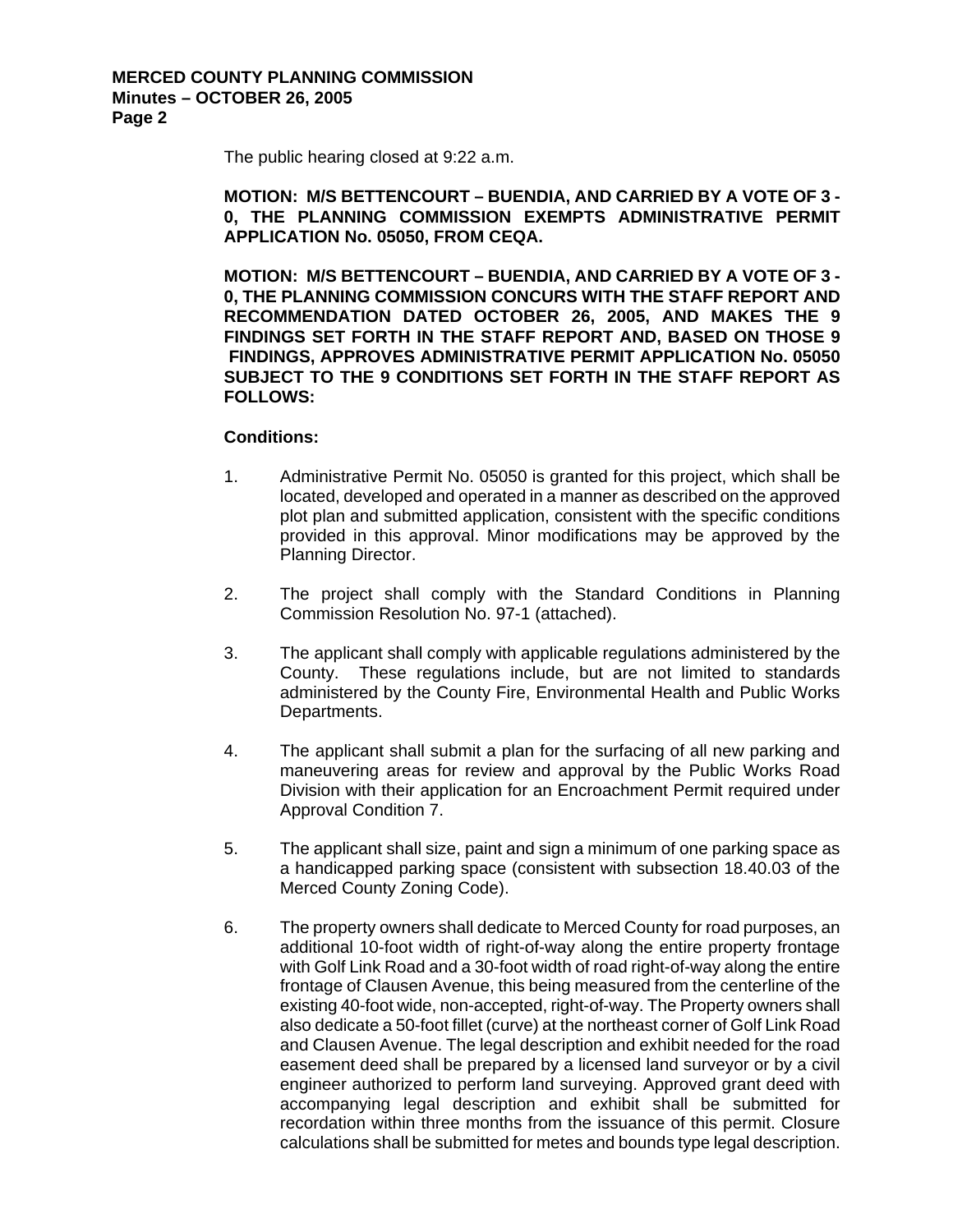#### **MERCED COUNTY PLANNING COMMISSION Minutes – OCTOBER 26, 2005 Page 3**

- 7. The property owner shall obtain an Encroachment Permit from the Department of Public Works/Road Division, pay the required permit fees, and construct two rural agricultural type paved driveway approaches at the access points onto Golf Link Road and Clausen Avenue. All work shall be in accordance with the Merced County Public Works Improvement Standards and Specifications. This work shall be accomplished within three months from the issuance of this permit. Prior to the issuance of any building permits, the applicant shall submit a (revised) Hazardous Materials Business Plan to the Merced County Department of Public Health Environmental Health Division.
- 8. Should the parking area and driveway surfacing requirements of this approval in combination with the structures already constructed require the disturbance of more than one acre of land, the applicant shall submit to the Regional Water Quality Control Board (Fresno Office) a Notice of Intent (NOI) to comply with requirements of National Pollutant Discharge Elimination System (NPDES) General Permit No. CAS000002, a site map, appropriate fees and a Storm Water Pollution Prevention Plan (SWPP) that complies with permit requirements.
- 9. For the purpose of condition monitoring, an inspection fee in the amount of **\$192.00** shall be required. This fee shall be paid within 14 days of the approval date. Should additional inspections be required, inspection time shall be billed to the applicant at the established hourly rate at the time of the inspection.
- **B. ADMINISTRATIVE PERMIT APPLICATION No. 05053 Michael Miranda –** To legalize an agriculture-related construction yard and metal fabrication shop and approve a second residence. The project site is located 450 feet northeast of the intersection of Golf Link Road and Clausen Avenue in the Turlock area designated Agricultural in the General Plan and zoned A-1 (General Agricultural) (12 Acres). **TO APPROVE, DISAPPROVE OR MODIFY THE APPLICATION. Continued from the October 12, 2005 meeting. Project Planner James Holland**

Planner James Holland presented the Staff Report and Recommendation dated October 26, 2005.

The public hearing opened at 9:40 a.m.

Mike Smith, CCPS, accepts the conditions in the staff report and asked for approval of this application.

The public hearing closed at 9:41 a.m.

#### **MOTION: M/S BETTENCOURT - BUENDIA, AND CARRIED BY A VOTE OF 3 - 0, THE PLANNING COMMISSION EXEMPTS ADMINISTRATIVE PERMIT APPLICATION No. 05053 FROM CEQA.**

**MOTION: M/S BETTENCOURT - BUENDIA, AND CARRIED BY A VOTE OF 3 - 0, THE PLANNING COMMISSION CONCURS WITH THE STAFF REPORT AND RECOMMENDATION DATED OCTOBER 26, 2005, AND MAKES THE 9 FINDINGS SET FORTH IN THE STAFF REPORT AND, BASED ON THOSE 9 FINDINGS, APPROVES ADMINISTRATIVE PERMIT APPLICATION No. 05053**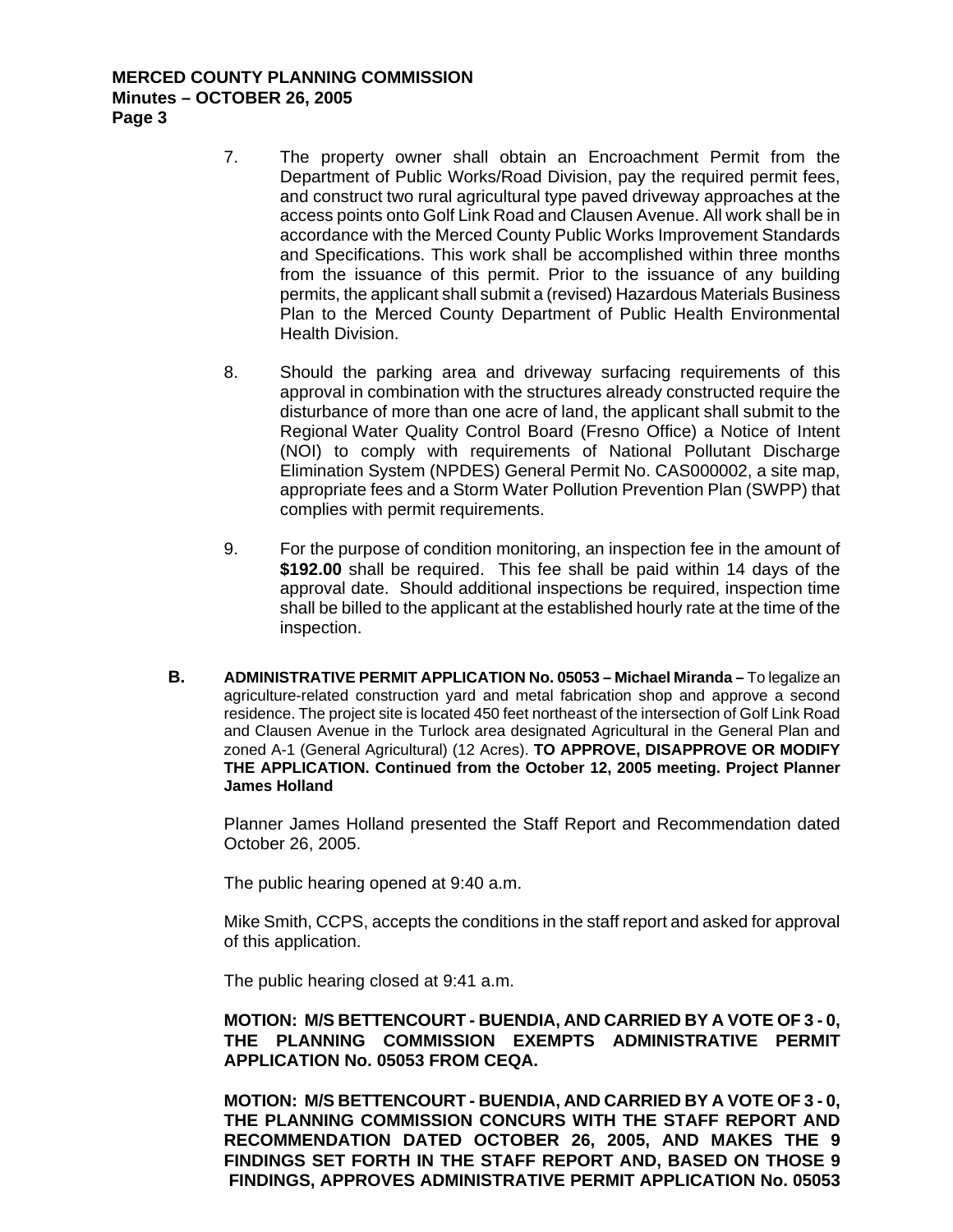### **MERCED COUNTY PLANNING COMMISSION Minutes – OCTOBER 26, 2005**

**Page 4** 

#### **SUBJECT TO THE 12 CONDITIONS SET FORTH IN THE STAFF REPORT AS FOLLOWS: Conditions:**

- 1. Administrative Permit No. 05053 is granted for this project, which shall be located, developed and operated in a manner as described on the approved plot plan and submitted application, consistent with the specific conditions provided in this approval. Minor modifications may be approved by the Planning Director.
- 2. The project shall comply with the Standard Conditions in Planning Commission Resolution No. 97-1 (attached).
- 3. The applicant shall comply with applicable regulations administered by the County. These regulations include, but are not limited to standards administered by the County Fire, Environmental Health and Public Works Departments.
- 4. The applicant shall submit a plan for the surfacing of all parking and maneuvering areas for review and approval by the Public Works Road Division with their application for an Encroachment Permit required under Approval Condition 7.
- 5. The applicant shall size, paint and sign a minimum of one parking space as a handicapped parking space (consistent with subsection 18.40.03 of the Merced County Zoning Code).
- 6. The property owners shall dedicate to Merced County for road purposes, an additional 10-foot width of right-of-way along the entire property frontage with Golf Link Road and a 30-foot width of road right-of-way along the entire frontage of Clausen Avenue, this being measured from the centerline of the existing 40-foot wide, non-accepted, right-of-way. The legal description and exhibit needed for the road easement deed shall be prepared by a licensed land surveyor or by a civil engineer authorized to perform land surveying. Approved grant deed with accompanying legal description and exhibit shall be submitted for recordation within three months from the issuance of this permit. Closure calculations shall be submitted for metes and bounds type legal description.
- 7. The property owner shall obtain an Encroachment Permit from the Department of Public Works/Road Division, pay the required permit fees, and construct a rural agricultural type paved driveway approach at the access point onto Clausen Avenue. All work shall be in accordance with the Merced County Public Works Improvement Standards and Specifications. This work shall be accomplished within three months from the issuance of this permit.
- 8. Should the parking area and driveway surfacing requirements of this approval, in combination with the shop building require the disturbance of more than one acre of land, the applicant shall submit to the Regional Water Quality Control Board (Fresno Office) a Notice of Intent (NOI) to comply with requirements of National Pollutant Discharge Elimination System (NPDES) General Permit No. CAS000002, a site map, appropriate fees and a Storm Water Pollution Prevention Plan (SWPP) that complies with permit requirements.
- 9. The applicants shall comply with State above ground petroleum storage regulations by filing a storage statement with the State Water Resource Control Board, paying a facility fee, and preparing a federal spill prevention control and countermeasure plan, and comply with the County Fire Department requirements.
- 10. The property owner shall preserve access for maintenance and operation of the pipeline belonging to Improvement District 111A that is located along the northern boundary of the subject property. Any new development shall be set back a minimum of 12.5' from the centerline of the pipe.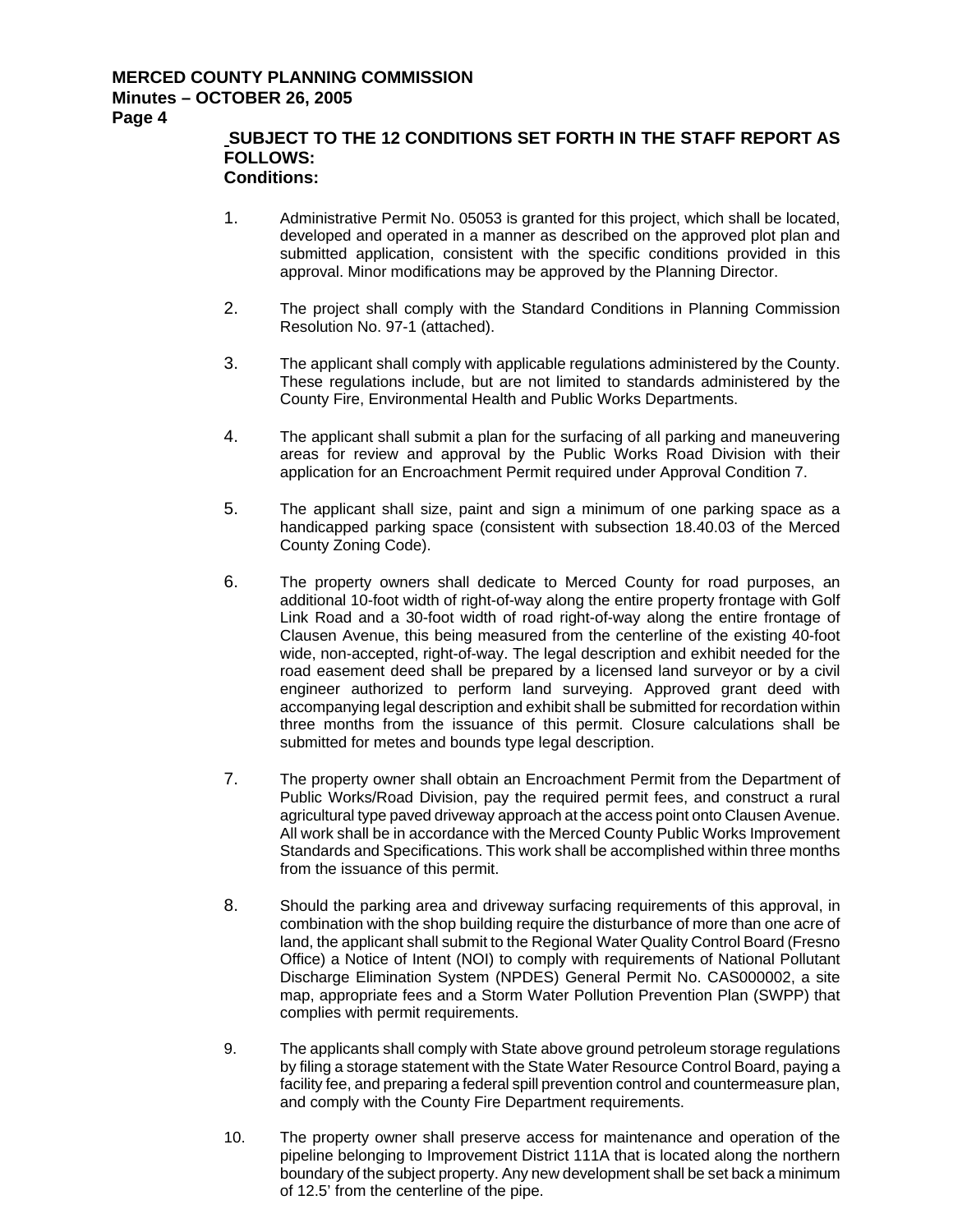- 11. If the applicant proposes to continue welding operations on the project site, they shall submit a Hazardous Materials Management Plan to the Merced County Department of Public Health Environmental Health Division.
- 12. For the purpose of condition monitoring, an inspection fee in the amount of \$192.00 shall be required. This fee shall be paid within 14 days of the approval date. Should additional inspections be required, inspection time shall be billed to the applicant at the established hourly rate at the time of the inspection.
- **C. MINOR SUBDIVISION APPLICATION No. 05052 Jayne Sorensen** To divide 80 acres into four parcels of 20 acres each. The project is located at the southeast corner of Tahoe Street and Thornton Road in the Merced area. The project site is designated Agricultural in the General Plan and zoned A-1 (General Agricultural). **TO APPROVE, DISAPPROVE OR MODIFY THE APPLICATION. Continued from the October 12, 2005 meeting. Project Planner Dave Gilbert**

 **At the request of the applicant, this item has been continued to the November 16, 2005 meeting.** 

**D. CONDITIONAL USE PERMIT APPLICATION No. 05018 - Fred Oliveira -** To permit a second residence for a family member and three residences for agricultural employees. The project is located at the southwest corner of Eucalyptus Avenue and Swift Avenue in the Dos Palos area. The project site is designated Agricultural in the General Plan and zoned A-1 (General Agricultural) (750 acres). **TO APPROVE, DISAPPROVE OR MODIFY THE APPLICATION. Continued from the October 12, 2005 meeting. Project Planner Dave Gilbert** 

 **At the request of the applicant, this item has been continued November 16, 2005.** 

**E. GENERAL PLAN AMENDMENT No. 05007, ZONE CHANGE No. 05008 and MINOR SUBDIVISION No. 05053 - Hostetler Investments LLC -** To change the General Plan land use designation from Franklin-Beachwood RRC Institutional to Franklin-Beachwood RRC Agricultural-Residential; to change the zoning from A-1 (General Agricultural) to A-R (Agricultural-Residential); and to divide 2.24 acres into two parcels of Parcel 1 = 1.03 and Parcel 2 = 1.21. The project site is located on the west side of Franklin Road, 200 feet north of Dan Ward Road. **TO RECOMMEND THE BOARD OF SUPERVISORS APPROVE, DISAPPROVE OR MODIFY THE APPLICATION. Project Planner Dave Gilbert** 

Planner Dave Gilbert presented the Staff Report and Recommendation dated October 26, 2005.

The public hearing opened at 9:51 a.m.

Duane Andrews, of Golden Valley Engineering and representing the applicant, accepts the conditions in the staff report and asked for approval of this application.

The public hearing closed at 9:52 a.m.

**MOTION: M/S BETTENCOURT - BUENDIA, AND CARRIED BY A VOTE OF 3 – 0, THE PLANNING COMMISSION EXEMPTS GENERAL PLAN AMENDMENT No. 05007, ZONE CHANGE No. 05008 and MINOR SUBDIVISION No. 05053, FROM CEQA.**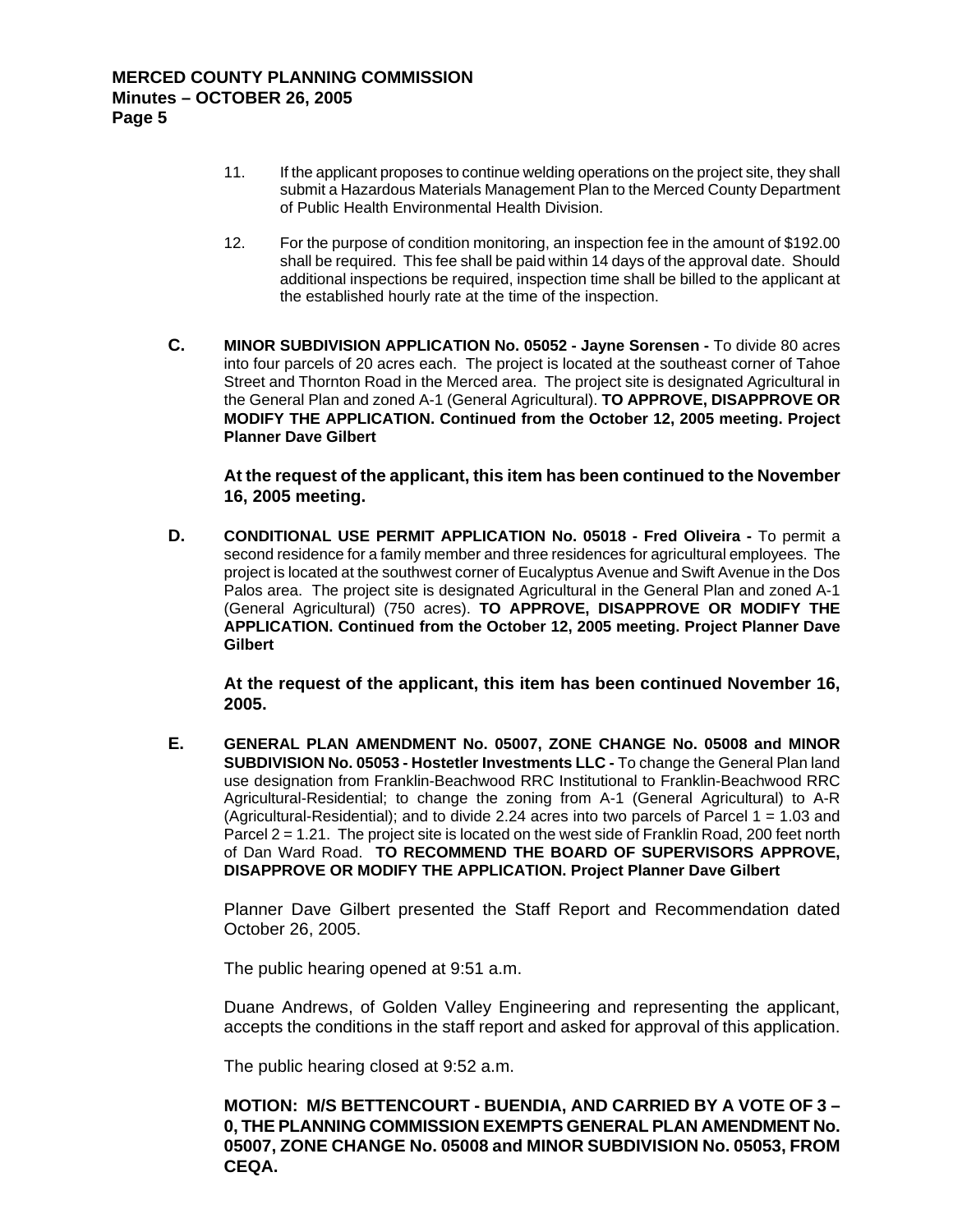**MOTION: M/S BETTENCOURT - BUENDIA, AND CARRIED BY A VOTE OF 3 - 0, THE PLANNING COMMISSION CONCURS WITH THE STAFF REPORT AND RECOMMENDATION DATED OCTOBER 26, 2005, AND MAKES THE 12 FINDINGS SET FORTH IN THE STAFF REPORT AND, BASED ON THOSE 12 FINDINGS, APPROVES GENERAL PLAN AMENDMENT No. 05007, ZONE CHANGE No. 05008 and MINOR SUBDIVISION No. 05053 SUBJECT TO THE 4 CONDITIONS WITH THE ADDITION OF CONDITION #5 AS SET FORTH IN THE STAFF REPORT AS FOLLOWS:** 

### **Conditions:**

- 1. The Parcel Map shall be recorded within two years of the Board of Supervisors approval date.
- 2. The property owner shall satisfy Improvement Level I requirements of Chapter 16.08, Improvement Requirements, of the Merced County Code along the Franklin Road frontage of the property. All work to be done in accordance with Merced County/DPW Improvement Standards & Specifications.
- 3. The property owner shall submit engineered improvement plans for review and approval to the Department of Public Works/Road Division, pay plan check and inspection fees and secure an encroachment permit for construction of required road improvements. All improvements shall be completed prior to the recordation of the parcel map or the property owner shall enter into an Improvement Agreement with the County of Merced Public Works and post required Improvement Security. Improvement Security shall be in conformance with Section 17.12.130 of the Merced County Code.
- 4. The undesignated 1.46 acre portion of the site as shown on the tentative map shall be annotated on the parcel map as "Parcel A".
- 5. All septic systems and leach fields shall maintain a minimum setback of 20 feet to protect the integrity of the facilities of the Merced Irrigation District and to prevent seepage from the MID into the facilities of the property owner. The normal setback is 50 feet from open laterals, but since this lateral is piped, a 20 foot setback affords mutual protection.
- **F. MINOR SUBDIVISION APPLICATION No. 05055 Dario Giampaoli** To divide 351 acres into nine parcels: Parcel  $1 = 40.0$  acres, Parcel  $2 = 40.0$  acres, Parcel  $3 = 40$  acres, Parcel 4  $= 23.03$  acres, Parcel  $5 = 43.0$  acres, Parcel  $6 = 43.34$  acres, Parcel  $7 = 41.62$  acres, Parcel  $8 = 44.49$  acres, and Parcel  $9 = 41.6$  acres located at the southwest corner of Buchanan-Hollow Road and Minturn Road in the Le Grand area. The property is designated Agricultural land use in the General Plan and zoned A-1 (General Agricultural). **TO APPROVE, DISAPPROVE OR MODIFY THE APPLICATION. Project Planner Dave Gilbert**

 **At the request of the applicant, this item has been continued to the November 16, 2005 meeting.** 

**VI. CORRESPONDENCE**